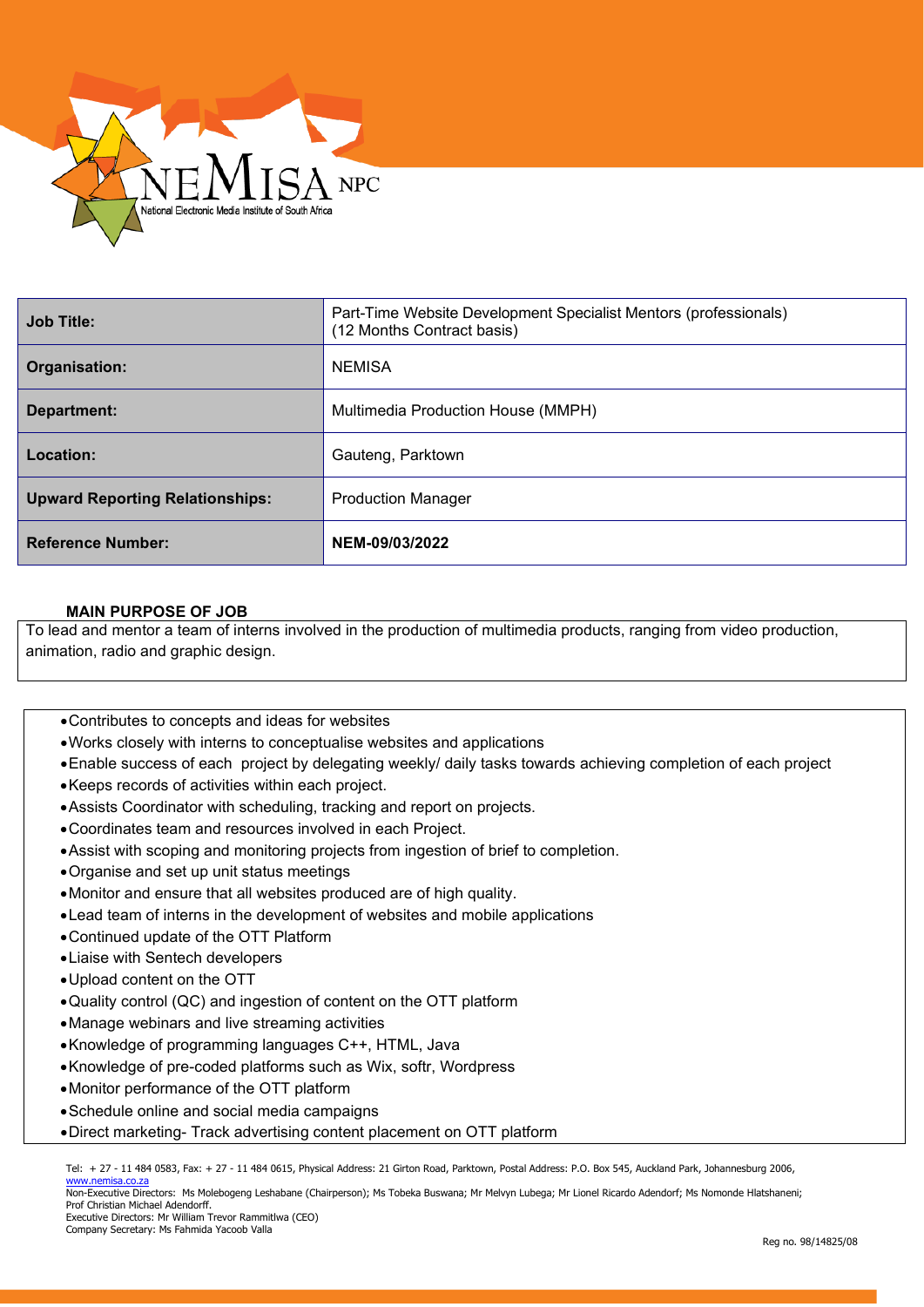- •Report using the below platforms: Google analytics, Adsense, Hubspot and Others
- •Monitor and ensure that all productions produced for the Institute are of high quality and uses appropriate Branding guidelines
- •Contributes to the content aimed for the NEMISA LMS
- •Ensure that the production complies with health and safety regulations, union requirements, copyright laws, and insurance terms
- •Supervises teams involved in each project
- •Works closely with interns to enable the success of each project by delegating weekly/ daily tasks towards achieving completion of each project.
- •Organise and set up team status meetings
- •Report on any change or risks to project
- •Project plan and scheduling
- •Call sheets
- •Internal equipment booking
- •Transport and claims forms
- •Artist Release forms
- •Music cue sheets
- •Ensure that the business unit complies with all policies and practices as prescribed by the Institute, and relevant legislation.

## **Education: Formal Qualifications**

*Education involves the acquisition of knowledge and skills through learning where subject matter is imparted systematically. Formal qualifications are obtained by studying at formal institutions e.g. universities, Technikons, colleges, etc.*

### **Job related Work Experience**

*Experience is obtained through opportunities for exposure and practice at work. It includes all working experience that has some bearing on the job and is not restricted to the current organisation. Supervised on-the-job training, internships and learnerships are incorporated within this category.*

# **Minimum Ideal**

- Proven work experience within digital marketing campaigns. 4 years' experience in project coordination
- 2-3 years' experience in digital marketing

## **Job related Knowledge**

*Job-related knowledge is typically gained through formal or informal training programs (these exclude programs through which Formal Qualifications are attained). It includes knowledge of facts, data and information and understanding the rationale behind models, theories and principles.*

- Knowledge and understanding of digital marketing techniques and bestpractices
- Knowledge of relevant platforms to use to market and promote products
- Understanding of marketing platforms such as Hubspot, AdSense and other social media platforms.
- Client services knowledge required